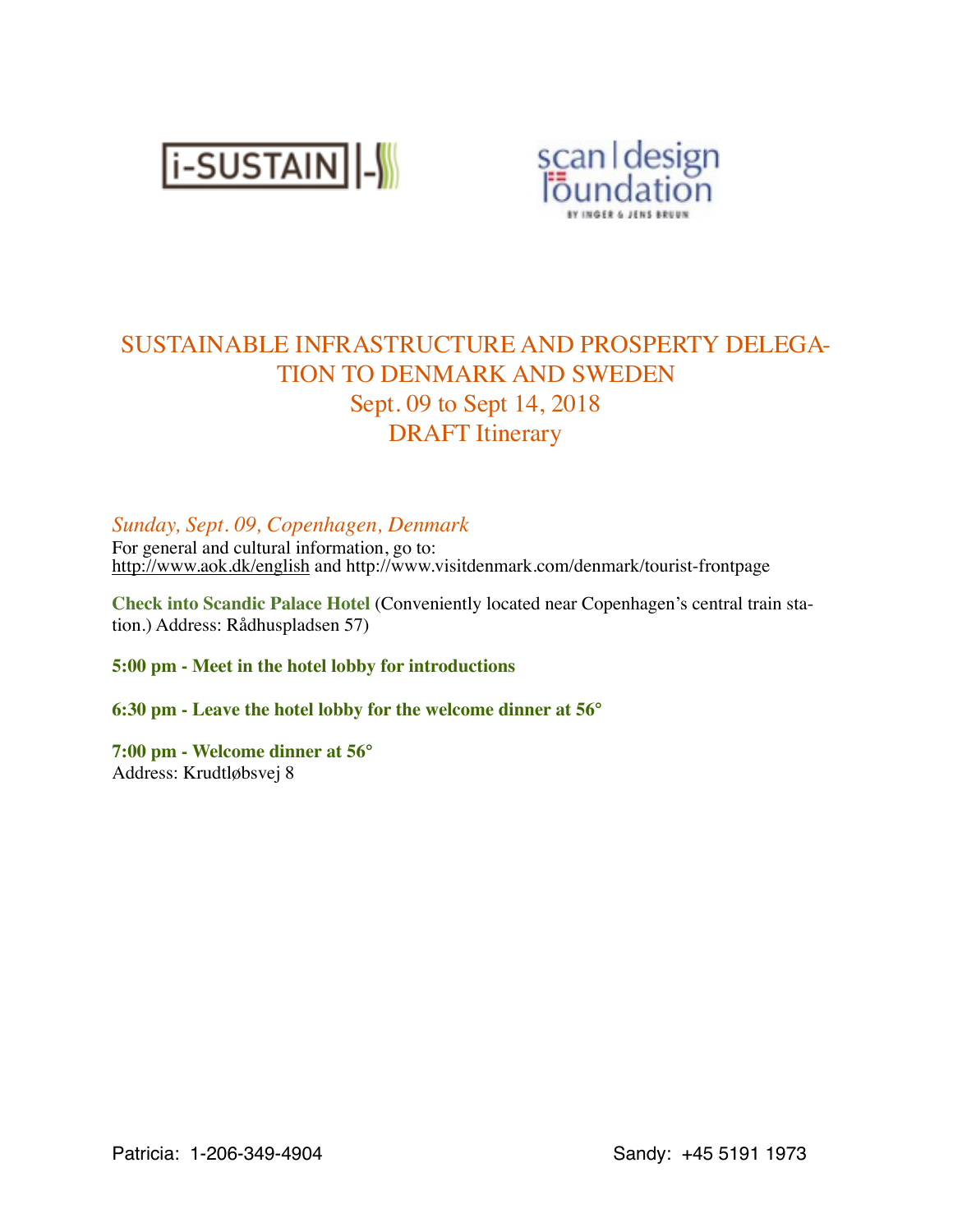# *Monday, Sept. 10, Copenhagen, Denmark*

#### **8:30 am - Get your bike! We ride all day!**

#### **9:00 am to 12:00 pm - Bike Tour of Copenhagen with Copenhagenize**

Highlights of the tour include an introduction to Copenhagen's bike culture and infrastructure, bicycle parking, bike bridges, bike paths, elevated cycle lanes and innovative bike projects, including suburban-urban commuting. This is a great opportunity to experience the city.

#### **12:00 pm to 2:00 pm - Lunch on your own in the neighborhood of Refshaleøen and tour of the area**

Refshaleøen island is an old industrial area that was once home to one of the world's largest shipyards, B&W. Refshaleøen is home to cozy restaurants, cool bars, creative office spaces, activity centers, and music festivals. Only about a 15-minute-bike ride away from the city centre, this place is like a peaceful, undiscovered island in the middle of bustling Copenhagen.

#### **2:00 pm - Ride bikes to Amager Bakke**

### **2:30 pm to 4:00 pm - Tour of Amager Bakke, CHP, Waste to Energy Plant and Recreational Facility.**

Address: Vindmøllevej 6

Amager Bakke (Amager Hill) also known as Amager Slope or Copenhill, is a combined heat and power waste-to-energy plant. It opened in 2017 and partially replaced the nearby old incineration plant. It has a 279 ft sloped roof that doubles as year-round artificial ski slope, hiking slope and climbing wall. It is designed to change between operating modes, producing 0-63 MW electricity and 157-247 MW district heating, depending on the local heat demand and power price. It produces more clean water than it uses. Because of filtration and other technologies, sulphur emission is to be reduced by 99.5% and NOx by about 90%, making it the cleanest incineration plant in the world. A special feature of this facility will be that the chimney is intended to not emit its exhaust continuously, but instead in the form of "smoke" rings consisting of water vapor rather than actual smoke.

#### **4:30 pm - Back at the hotel**

#### **5:30 pm - Leave for COBE offices on the development of the silo building into a mixed use building.**

6**:00 pm to 7:00 pm - Meet COBE offices** Address: Orientkaj 4, st.

The former grain silo, the largest of the industrial buildings in the redevelopment of a new district, Nordhavn, contains 38 apartments, Restaurant Silo and an event space. **6:50 pm - 7 minute walk to Restaurant Silo.**  Address: Helsinkigade 29, Floor 17.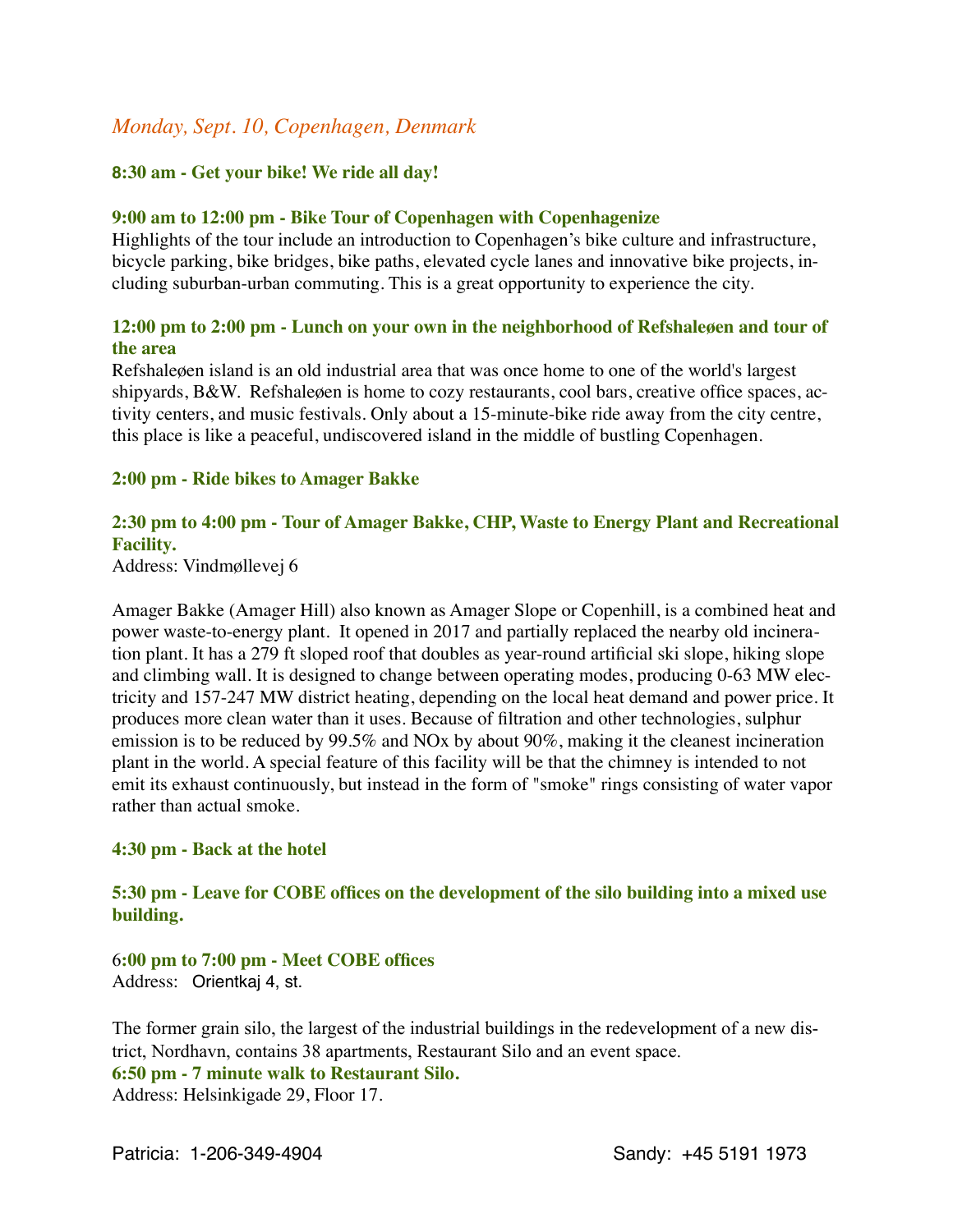# *Tuesday, Sept. 11, Copenhagen/Växjö, Sweden*

**8:30 am - Leave the lobby for Copenhagen Central Station. 9:07 am - Catch the train to Växjö. (Train #1030) 11:47 am - Arrive in Växjö; Walk to City Hall** Address: Västra Esplanaden 18

**12:30 pm to 1:30 pm - Lunch presentations on the background, current work and plans for the future with regard to sustainable development (lunch is provided). 1:45 pm - 5:45 pm - Tours and site visits 6:10 pm - Catch the train to Copenhagen (Train #1101) 8:48 pm - Arrive in Copenhagen; go to the Scandic Palace Get a good night's sleep because it's another busy day tomorrow.**

*An interesting tidbit about* Växjö*.* Because Spokane is such a sports-oriented city, i-SUSTAIN thought it would be interesting for participants to know that Växjö has been crowned the sport city of Sweden many times. In 2013, Växjö won the title for the first time and for all subsequent years has been in the top six of Swedish cities. In 2017, Växjö once again achieved #1. Växjö has received this accolade so many times because of its focus on public health, child-and youth athletics, gender equality, integration and elite sport. **The city has developed a unique event strategy by organizing sporting events within socioeconomic weak areas and has created a correlation between sport, infrastructure, academics and industrial areas in the city.**

Here's what we will experience in Växjö.

- BoKlok housing by IKEA+Skanska. BoKlok consists of pre-fabricated modules for single family and multi-farmily wooden homes that are more affordable than traditional housing.
- A quick stopover at VEAB, Sandviksverket, Combined Heat and Power Plant (CHP), which uses forestry biomass as the fuel source.
- **Lake restoration or the modern wooden city (there is not time to do both so you will have to choose)**. Seminar and study visit about restoration of eutrophicated lakes through sludge dredging, vegetation restoration, fish reduction, stormwater treatment, and inactivation of phosphorus in lake sediment. The modern wooden city. Introduction to Växjö's wood building strategy and its implementation. Also discussed will be the cooperation between the city, various companies and the university. The visit will include both strategic and practical aspects, and tours of some of the existing high-rise wooden buildings such as Limnologen's 8 story residences and construction sites, including Trummens Strand, which when completed will have 150 apartments and a pre-school.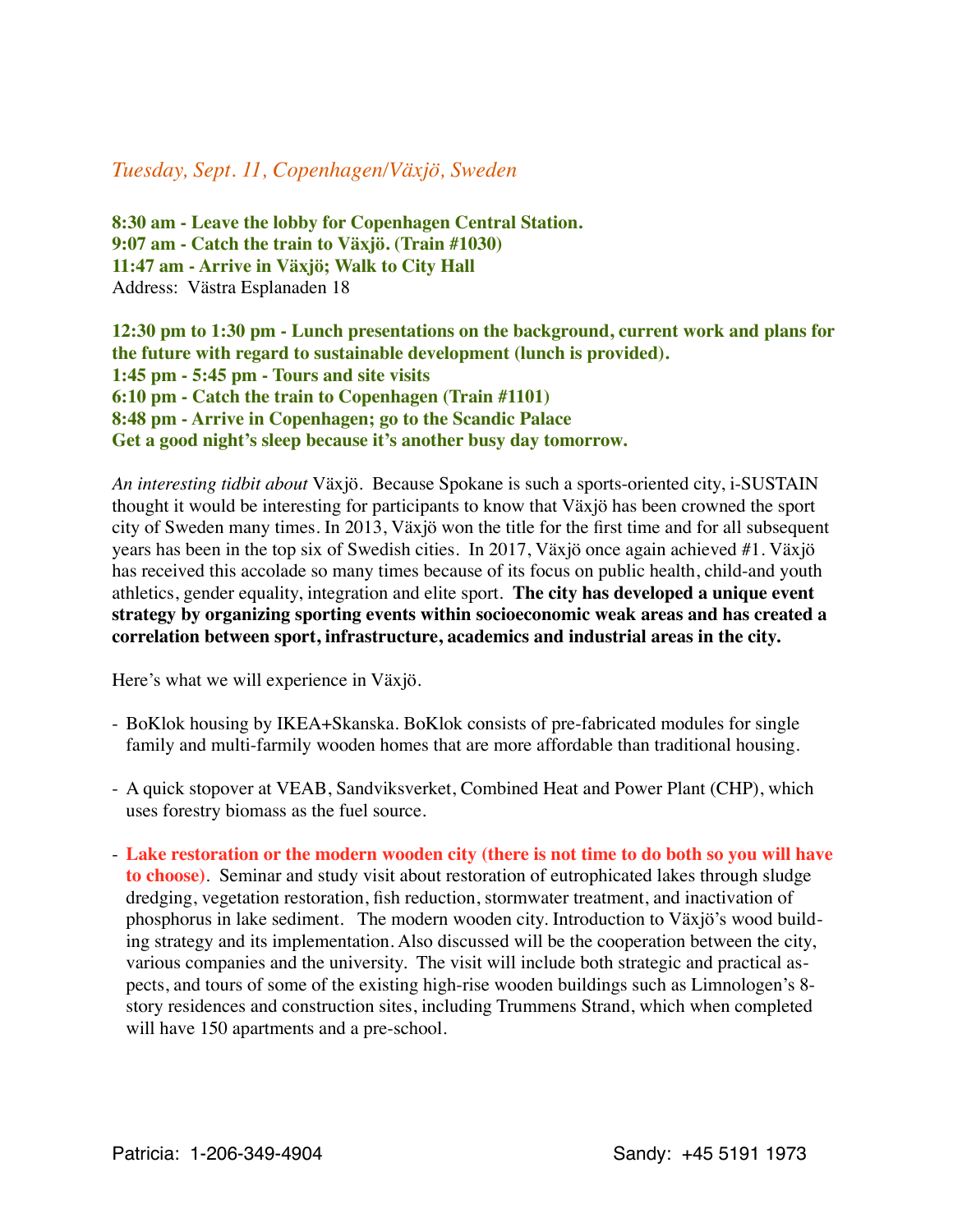# *Wednesday, Sept. 12, Copenhagen/Kalundborg/Samsø Island*

*(PLEASE NOTE! We will be staying overnight on Samsø Island, so pack an overnight bag, and leave the rest of your luggage with the Scandic Palace. We will be returning to this hotel on Thurs.)*

**9:00 am - Leave the lobby for the Copenhagen Solutions Lab** 

**9:30 am - 10:30 am - Meet with the Copenhagen Solutions Lab** Address: Fæstningens Materialgård, Bygning C, Frederiksholms Kanal 30

Copenhagen Solutions Lab, which is part of the Technical and Environmental Administration of Copenhagen Municipality, identifies and coordinates smart city needs in the municipality's departments and matches them with existing knowledge and available market solutions. In this way, Copenhagen Solutions Lab acts as a bridge between external partners and Copenhagen Municipality's smart city initiatives. Through collaborations with the research community and the market, from the small and innovative actors to the large corporations, Copenhagen Municipality accesses the innovation power that is needed to create new and effective urban solutions. Smart city themes are: 1) People and Flows; 2) Digital Services; 3) Data Driven Operation and Supervision; 4) Environment and Climate and 5) Lighting and Urban Life.

**10:30 am - Return to the hotel to get your luggage and get lunch on your own.** If you want to eat on the train, MAD Cooperative in the train station has good food to go.

*Meet up at Copenhagen Central Train Station at the platform for Kalundborg (now you should be familiar with the train station)*.

**11:43 am - Train from Copenhagen to Kalundborg (Train #1545).**  Train takes 1.5 hours.

**1:10 pm - Arrive Kalundborg; go to the Symbiosis Center**

**2:00 pm - 5:00 pm - Presentation at the Symbiosis Center and tour of utility**  Address: Rynkevangen 13

The municipality of Kalunborg has created jobs and economic development by attracting corporations to the area who can use each others waste as a resource. Kalundborg Eco-Industrial Park is an industrial symbiosis network, in which companies in the region collaborate to use each other's by-products and otherwise share resources.The Kalundborg Eco-Industrial Park today includes nine private and public enterprises, some of which are some of the largest enterprises in Denmark. The enterprises are:

- Novo Nordisk - Danish company and largest producer of insulin in the world

- Novozymes Danish company and largest enzyme producer in the world
- Gyproc French producer of gypsum board

Patricia: 1-206-349-4904 Sandy: +45 5191 1973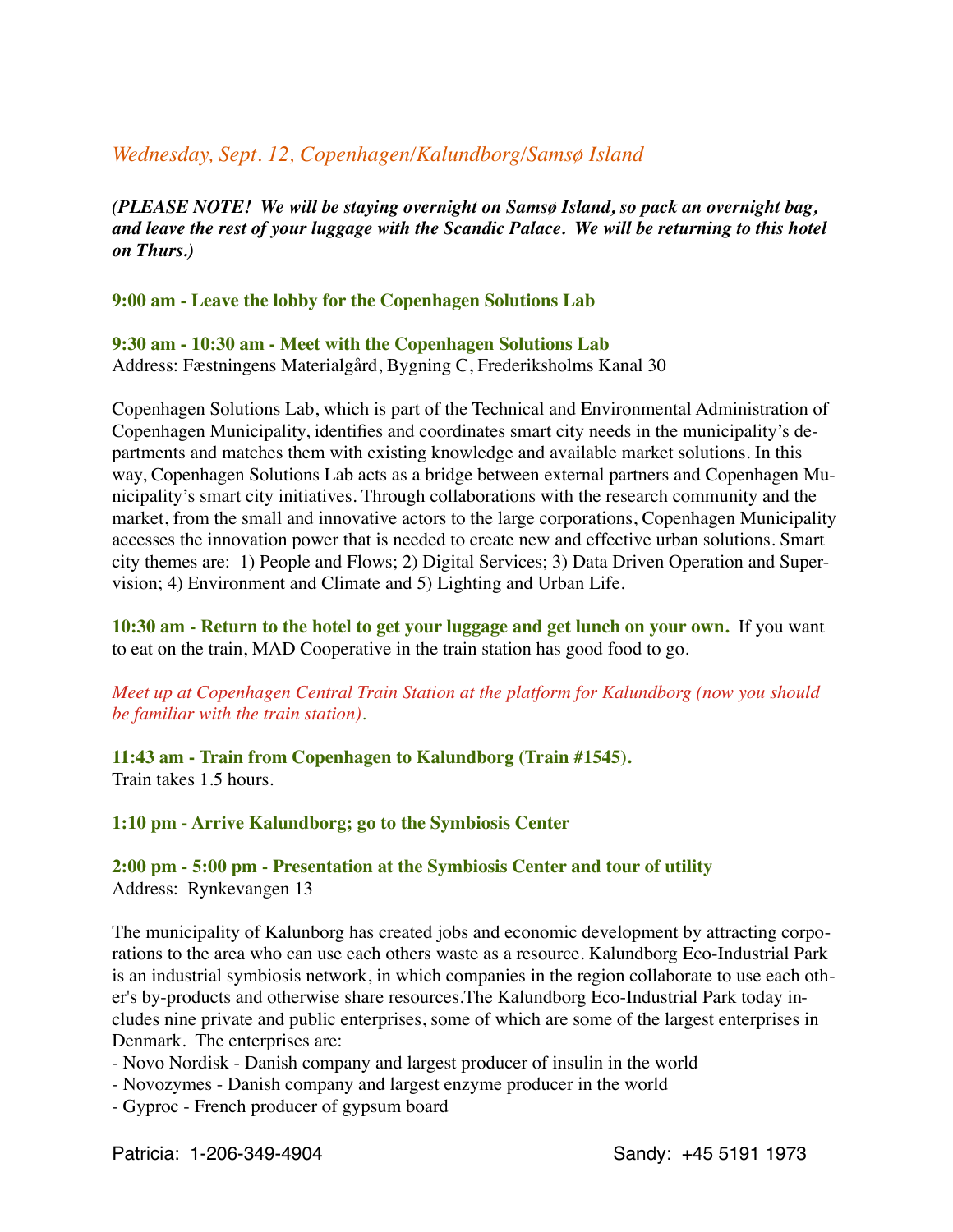- Kalundborg Municipality

- Ørsted Energy owner of Asnaes Power Station, the largest power plant in Denmark
- RGS 90 Danish soil remediation and recovery company
- Statoil Norwegian company which owns Denmark's largest oil refinery

- Kara/Novoren - Danish waste treatment company

Kalundborg Forsyning A/S - water and heat supplier, as well as waste disposer for Kalundborg citizens

#### **5:25 pm: Take the ferry to Ballen on Samsø Island**

**6:55 pm: Arrive Ballen**

**Check into Flinch's Hotel** Langgade 23, Samsø Island

**7:30 pm: Dinner in the hotel restaurant.**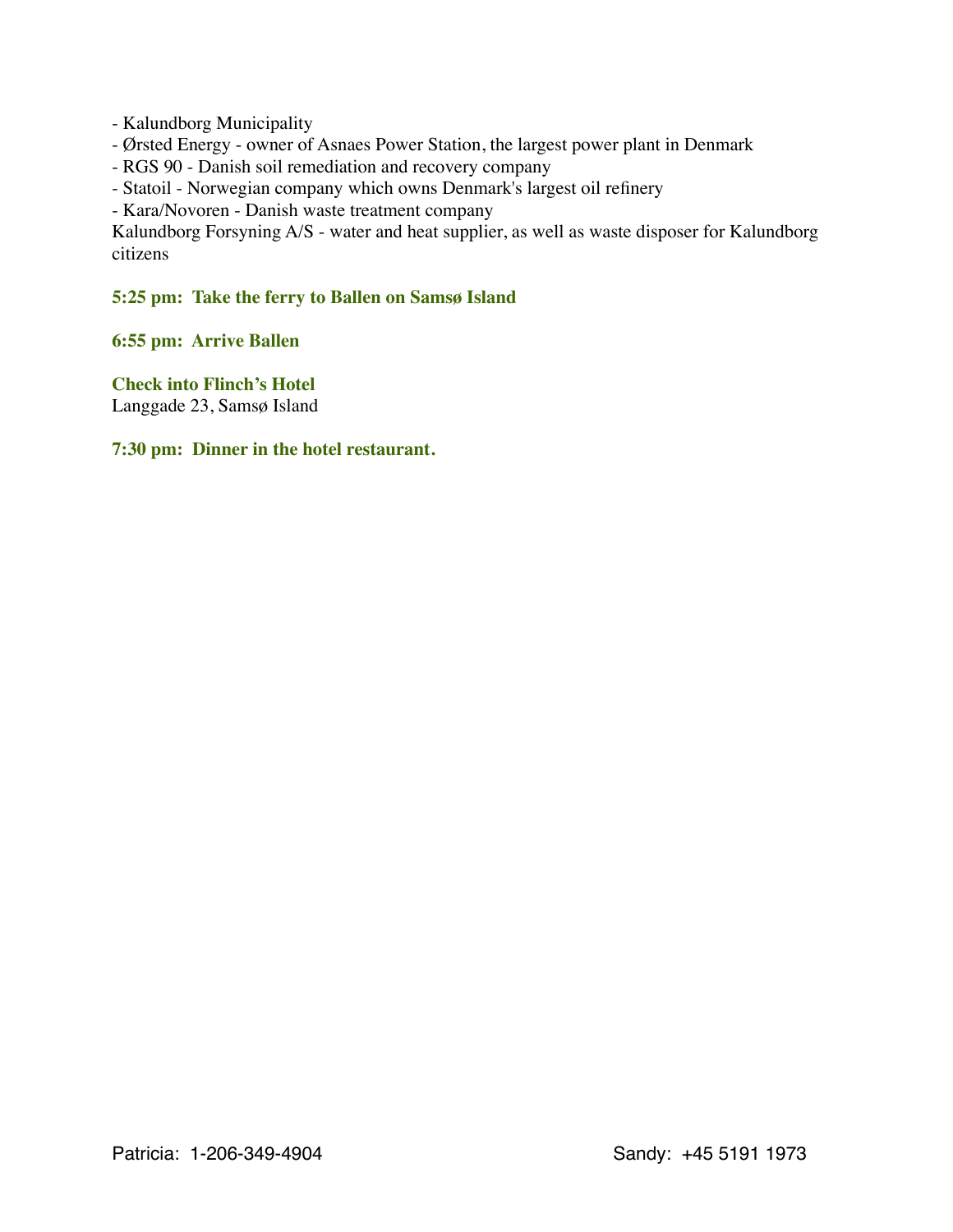# *Thursday, Sept. 13, Samsø Island/Copenhagen*

#### **8:45 am - Leave the lobby for the Energy Academy**

#### Address: Strandengen 1

In 2007 Samsø Island, Denmark, became a carbon-negative island producing more renewable energy than it consumes. This 10-year effort, led by Søren Hermansen, maximized community engagement and economic rejuvenation. Before this effort, Samsø faced many problems; its farming and fishing industries were in decline, fuel costs were rising and its young people were leaving and not returning. Through the island's renewable energy efforts, Samsø was able to reinvent itself, bring jobs and energy tourism to the island and become a world leader in community energy strategies.

In this workshop participants will see first hand how the transformation created opportunities for both individuals and businesses. We will explore how the successes of Samsø can be translated to a different context given social, economic and political differences.

Following the workshop a tour of the island will include the following:

- Visit to the straw-based district heating plant in Ballen/Brundby
- Visit to a wind turbine owned by local farmer
- Visit to the Solar PV (photo voltaic) and electrical cars owned by Sams *municipality*
- Visit to Mårup local district heating plant based on 75 % woodchips and  $25\%$  solar thermal collectors

For in depth background information, download the 10 year status report at their website: http:// energiakademiet.dk/en/vedvarende-energi-o/

### **3:30 pm - Take ferry to Kalundborg**

### **5:00 pm - Arrive Kalundborg**

#### **5:46 pm - Train to Copenhagen (Train #1556)**

**7:15 pm - Arrive Copenhagen; return to Scandic Palace hotel.** Address: Rådhuspladsen 57

#### **8:00 pm - Meet in the lobby to go to the farewell dinner at The Olive.**

#### **8:30 pm - Farewell dinner at The Olive.** Nørregade 22